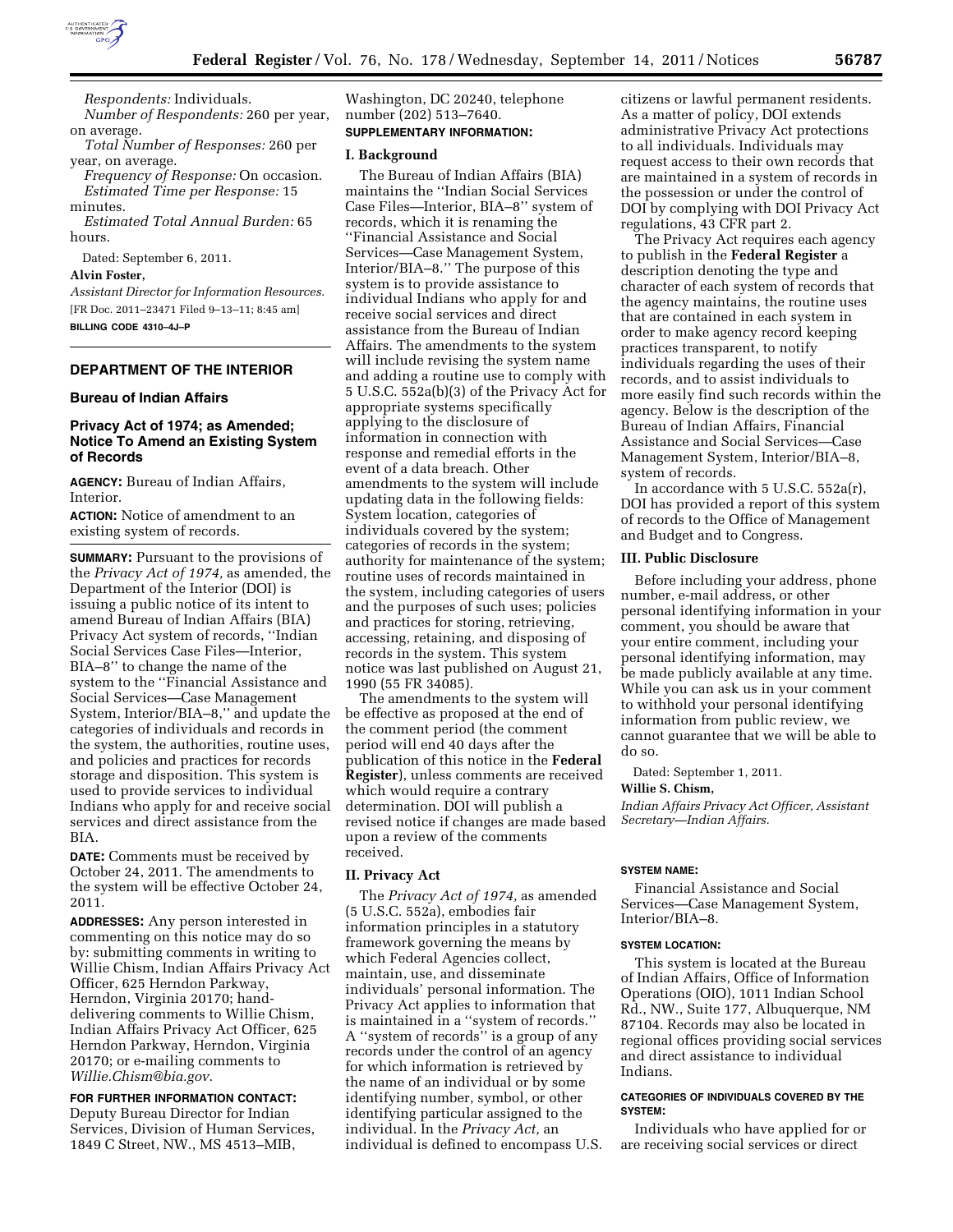assistance from the BIA, including children, adults, elderly, and family members; individuals who provide services such as foster care, residential care, guardianship, and adoption subsidy; and individuals who provide services from funeral homes, local businesses and other Federal, state, local and tribal provider agencies.

## **CATEGORIES OF RECORDS IN THE SYSTEM:**

The system contains records and information pertaining directly to individuals including name, Social Security Number, Date of Birth, Date of Death, Tribal Enrollment Information, Individual Indian Monies (IIM) Trust Account Information, telephone number, address, aliases, marital status, financial and educational information, and account number. Records also includes information on business entities, organizations, individuals, and Federal, state, local or tribal agencies that provide social services or assistance to individuals covered by this system. Other records may include case files and related card files giving history of social services and direct assistance to individual Indians, and records concerning individuals which have arisen as a result of that individual's receipt of payment or overpayment of direct assistance funds which the individual was not entitled and/or for the misuse of funds disbursed under the direct entitlement program.

## **AUTHORITY FOR MAINTENANCE OF THE SYSTEM:**

25 U.S.C. 13, the *Snyder Act of 1924;*  25 CFR part 20, Financial Assistance and Social Services Program; 25 CFR Part 23, Indian Child Welfare Act; and 25 CFR Part 115, Trust Funds for Tribes and Individual Indians.

#### **ROUTINE USES OF RECORDS MAINTAINED IN THE SYSTEM, INCLUDING CATEGORIES OF USERS AND THE PURPOSES OF SUCH USES:**

The purposes of the system are (a) To provide individual records on social services and direct assistance to individual Indians; (b) to provide management with an automated information system for program planning, management utilization, and adequate reporting for performance and compliance management; (c) to improve the case worker's productivity and decision-making process by providing more complete case information, while enabling better resource management; (d) to automate the application process and case workflow to ensure compliance with eligibility criteria; (e) to provide adequate tracking and recordkeeping; and (f) to support the financial payments to eligible Indian clientele.

Disclosures outside DOI may be made without the consent of the individual to

whom the record pertains under the routine uses listed below:

(1) (a) To any of the following entities or individuals, when the circumstances set forth in paragraph (b) are met:

(i) The U.S. Department of Justice (DOJ);

(ii) A court or an adjudicative or other administrative body;

(iii) A party in litigation before a court or an adjudicative or other administrative body; or

(iv) Any DOI employee acting in his or her individual capacity if DOI or DOJ has agreed to represent that employee or pay for private representation of the employee;

(b) When:

(i) One of the following is a party to the proceeding or has an interest in the proceeding:

(A) DOI or any component of DOI; (B) Any other Federal agency

appearing before the Office of Hearings and Appeals;

(C) Any DOI employee acting in his or her official capacity;

(D) Any DOI employee acting in his or her individual capacity if DOI or DOJ has agreed to represent that employee or pay for private representation of the employee;

(E) The United States, when DOJ determines that DOI is likely to be affected by the proceeding; and

(ii) DOI deems the disclosure to be:

(A) Relevant and necessary to the proceeding; and

(B) Compatible with the purpose for which the records were compiled.

(2) To a congressional office in response to a written inquiry that an individual covered by the system, or the heir of such individual if the covered individual is deceased, has made to the office.

(3) To any criminal, civil, or regulatory law enforcement authority (whether Federal, state, territorial, local, tribal or foreign) when a record, either alone or in conjunction with other information, indicates a violation or potential violation of law—criminal, civil, or regulatory in nature, and the disclosure is compatible with the purpose for which the records were compiled.

(4) To an official of another Federal agency to provide information needed in the performance of official duties related to reconciling or reconstructing data files or to enable that agency to respond to an inquiry by the individual to whom the record pertains.

(5) To Federal, state, territorial, local, tribal, or foreign agencies that have requested information relevant or necessary to the hiring, firing or retention of an employee or contractor,

or the issuance of a security clearance, license, contract, grant or other benefit, when the disclosure is compatible with the purpose for which the records were compiled.

(6) To representatives of the National Archives and Records Administration to conduct records management inspections under the authority of 44 U.S.C. 2904 and 2906.

(7) To state and local governments and tribal organizations to provide information needed in response to court order and/or discovery purposes related to litigation, when the disclosure is compatible with the purpose for which the records were compiled.

(8) To an expert, consultant, or contractor (including employees of the contractor) of DOI that performs services requiring access to these records on DOI's behalf to carry out the purposes of the system.

(9) To appropriate agencies, entities, and persons when:

(a) It is suspected or confirmed that the security or confidentiality of information in the system of records has been compromised; and

(b) The Department has determined that as a result of the suspected or confirmed compromise there is a risk of harm to economic or property interest, identity theft or fraud, or harm to the security or integrity of this system or other systems or programs whether maintained by the Department or another agency or entity that rely upon the compromised information; and

(c) The disclosure is made to such agencies, entities and persons who are reasonably necessary to assist in connection with the Department's efforts to respond to the suspected or confirmed compromise and prevent, minimize, or remedy such harm.

(10) To the Office of Management and Budget during the coordination and clearance process in connection with legislative affairs as mandated by OMB Circular A–19.

(11) To the Department of the Treasury to recover debts owed to the United States.

(12) To the news media when the disclosure is compatible with the purpose for which the records were compiled.

(13) To a consumer reporting agency if the disclosure requirements of the Debt Collection Act, as outlined at 31 U.S.C. 3711(e)(1), have been met.

(14) To another Federal agency, state or local government, Indian tribal group, or to any individual or establishment that will have jurisdiction whether by contract to the BIA, by assumption of trust responsibilities or by other means,